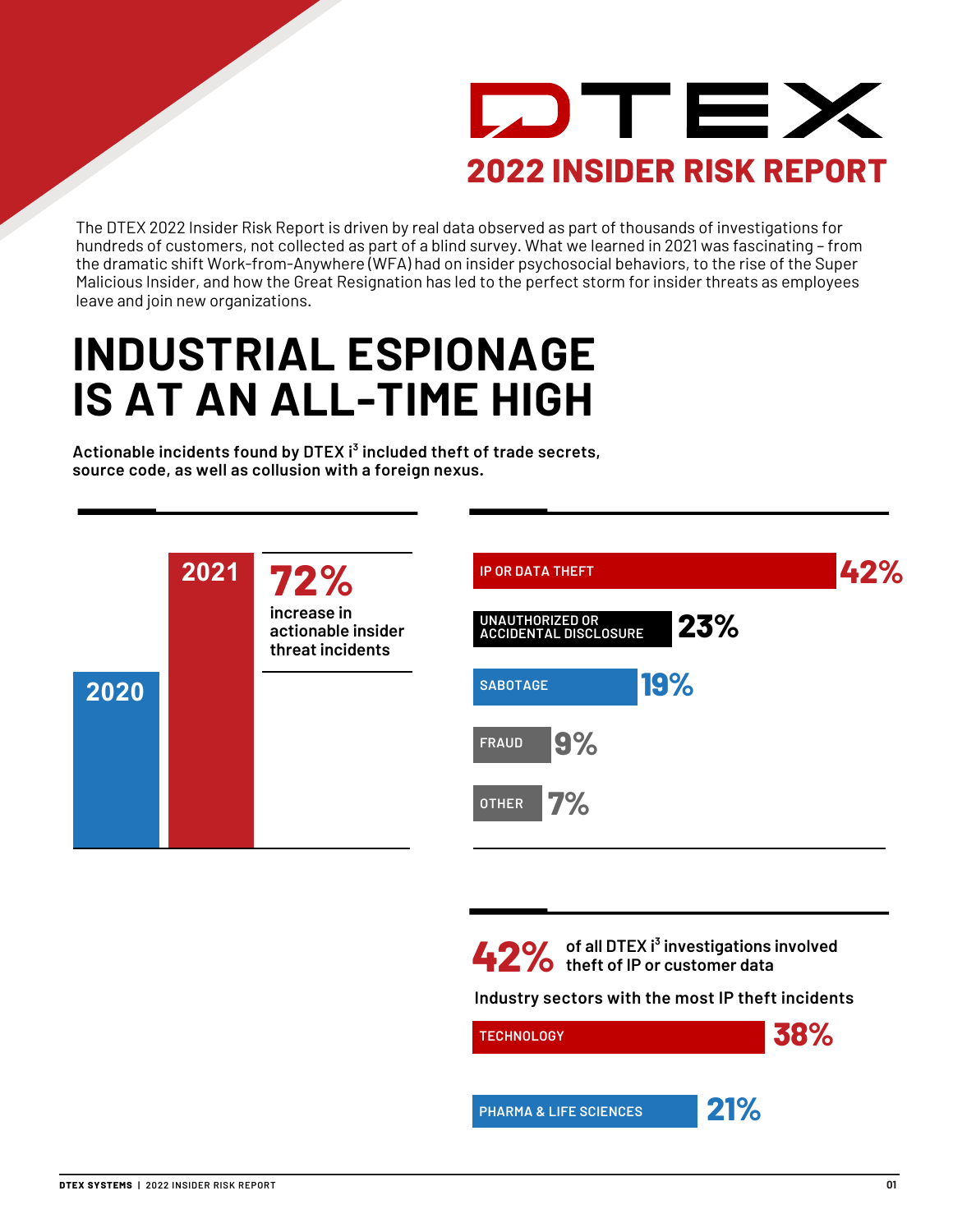### **REMOTE AND @ RISK**

**Trend in off-network insider data theft increases**



**of investigations that led to criminal prosecutions occurred from home**

### **THE RISE OF THE SUPER MALICIOUS INSIDER**

**Dramatic increase in sophisticated insider techniques**



**43%**  increase in usage of burner email accounts

**OSINT** techniques regularly leveraged to conceal identity

**96%**

of super malicious insiders were able to avoid using ATT&CK techniques

### **INDUSTRY SECTORS WITH THE MOST SUPER MALICIOUS INCIDENTS:**

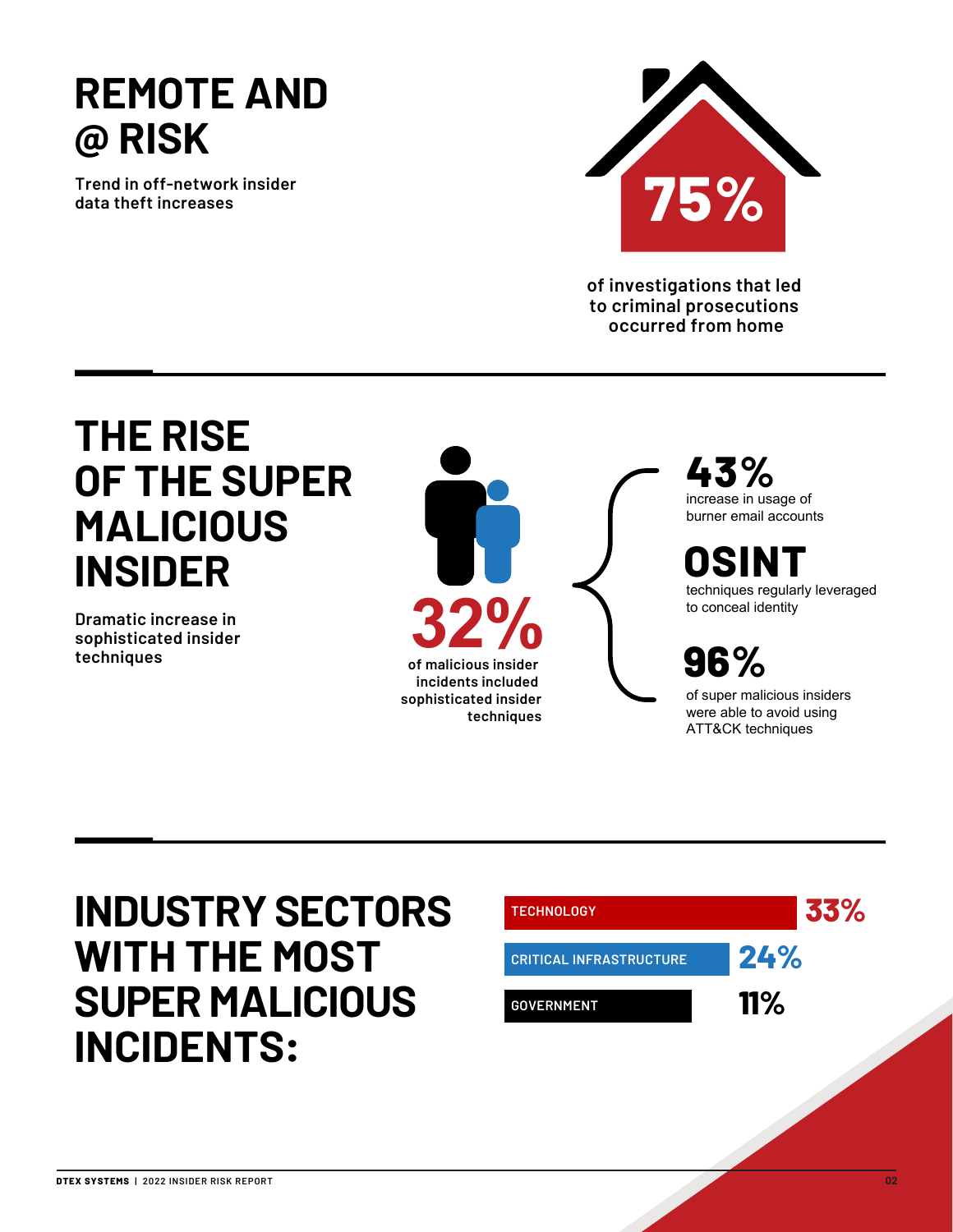## **IF YOU DON'T UNDERSTAND THE RISK, YOU WILL NEVER FIND THE THREAT**

#### **INSIDER RISK** is the 100% of users

**INSIDER THREAT** is the 1% of users with intentionally bad actions

#### **SUPER MALICIOUS THREAT**

is a malicious insider threat with superior technical skills and in-depth knowledge of common insider threat detection techniques



### **NOT ALL DATA WAS CREATED EQUAL**

**The most important DTEX Activity Types as reported by DTEX investigators** 

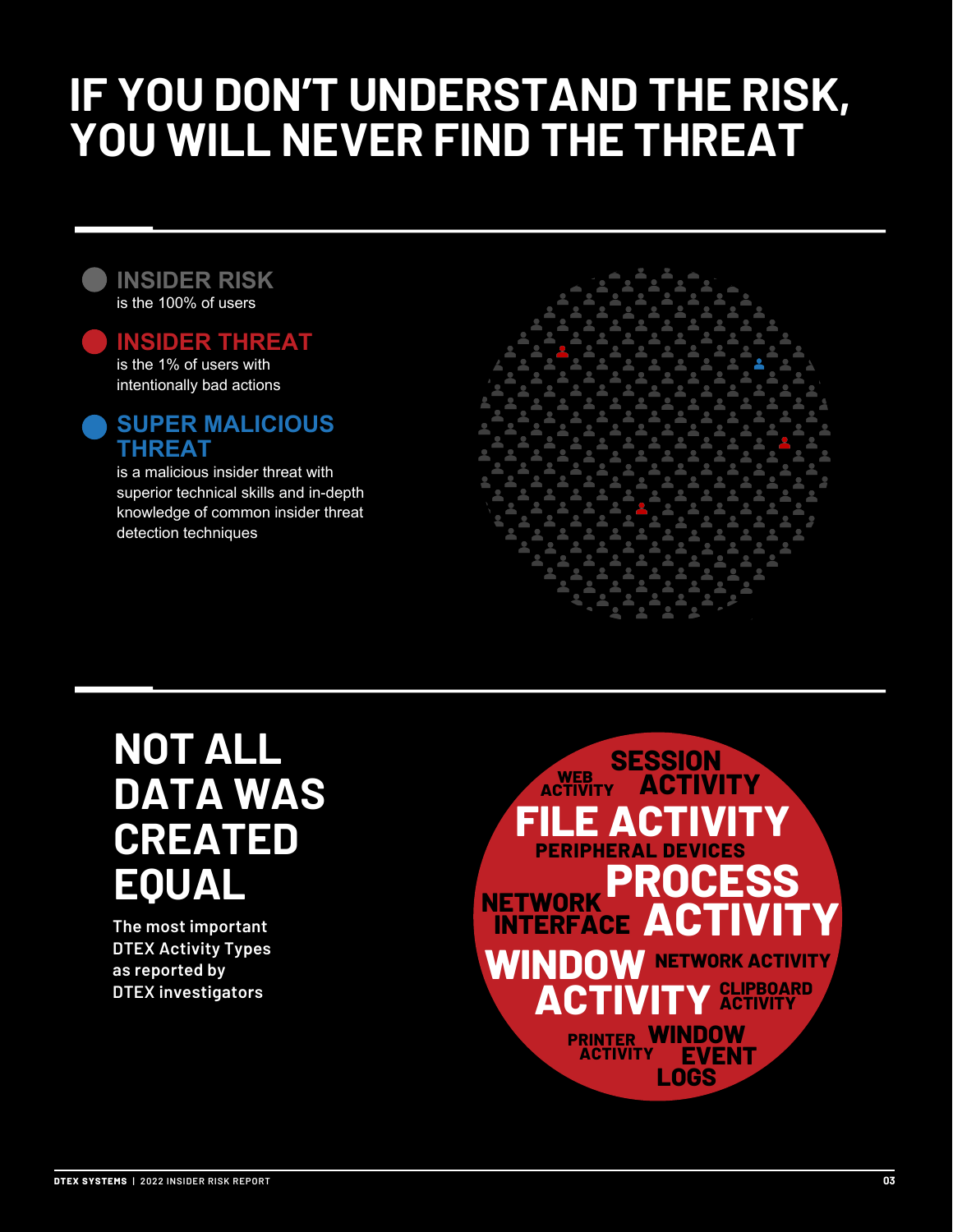# **OUT OF SIGHT, OUT OF MIND**

When comparing data-driven Insider Threat incidents identified by the DTEX i<sup>3</sup> team with recent survey-based results from the Ponemon "2022 Cost of Insider Threats Report"<sup>1</sup>, the data reveals **that many incidents are going unreported, and the true cost is undoubtedly much higher.**



<sup>1</sup> https://www.proofpoint.com/us/resources/threat-reports/cost-of-insider-threats